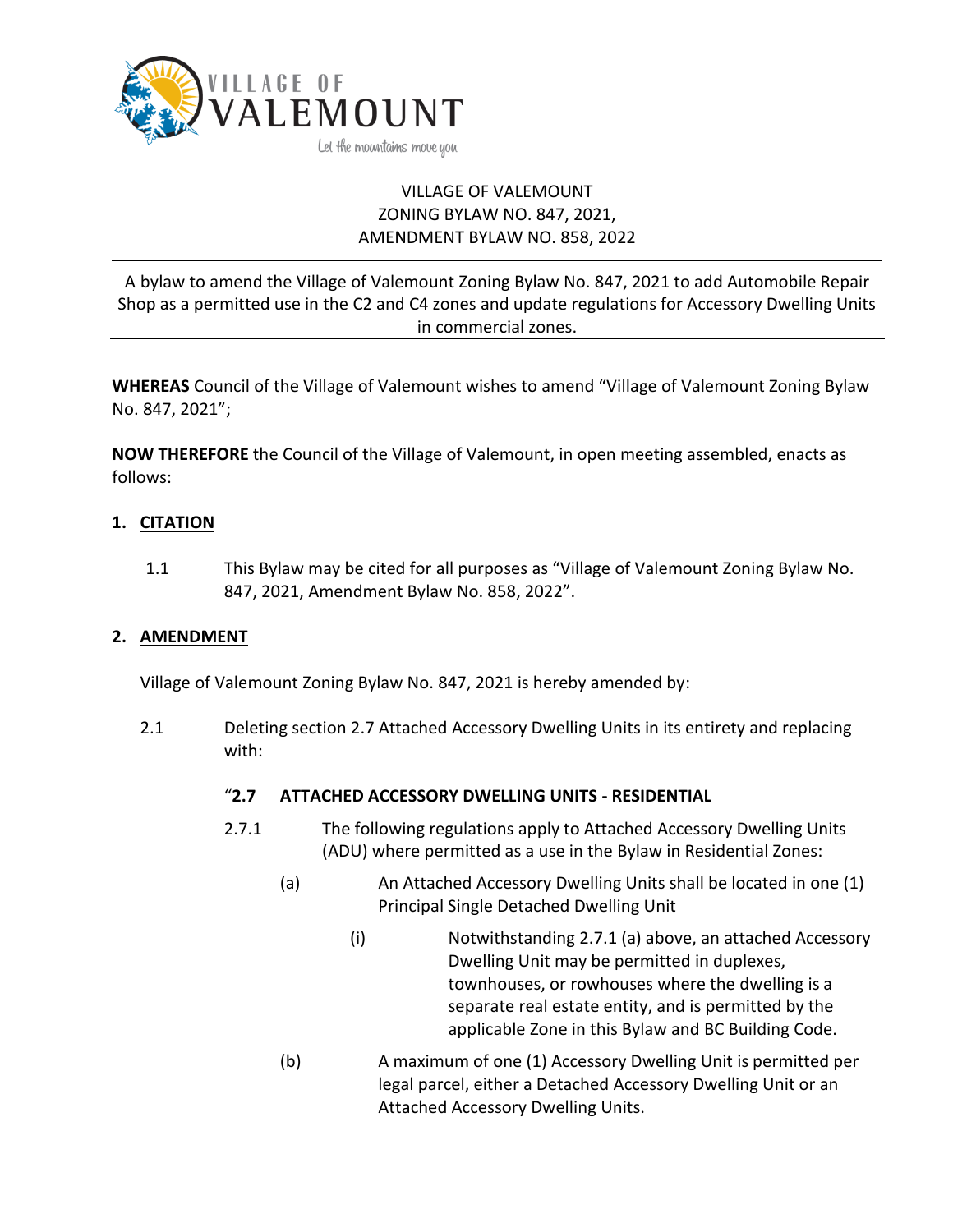

(c) The maximum floor area of an Attached Accessory Dwelling Units shall be in accordance with the following table as it pertains to the ADUs shown on Figure 4: Accessory Dwelling Unit Types:

| <b>ADU Type</b>                                                                                                  | <b>Maximum Floor Area</b>                                                                                                         |
|------------------------------------------------------------------------------------------------------------------|-----------------------------------------------------------------------------------------------------------------------------------|
| <b>EXISTING DWELLINGS OR BUILDINGS</b>                                                                           |                                                                                                                                   |
| <b>Interior Basement</b>                                                                                         | 100% of the basement floor area                                                                                                   |
| Interior (upper floor)                                                                                           | 100% of the upper floor used for the ADU                                                                                          |
| Interior - Existing (converted garage - must<br>be existing prior to adoption of this bylaw)                     | 100% of the main level garage                                                                                                     |
| Attached – Existing (above garage - must<br>be existing prior to adoption of this bylaw)                         | 100% of the main level garage floor area                                                                                          |
| <b>FOR NEW CONSTRUCTION</b>                                                                                      |                                                                                                                                   |
| Attached (above garage)                                                                                          | See below                                                                                                                         |
| Attached (to principal dwelling) includes<br>conversions of garages constructed after<br>adoption of this bylaw. | 100.0 $m^2$ (1076 sq. ft.) or 60% of the gross<br>floor area of the main floor of the<br>principal dwelling whichever is greater. |

- (i) Attached Accessory Dwelling Units shall be connected to the municipal sanitary sewer and water distribution system.
- (ii) Fire Inspections and all required Building Permits shall be obtained prior to occupancy.
- (iii) Parking as per Section 3: Parking Space Requirements in this Bylaw."
- 2.2 Adding the following provisions to Section 2, Use Regulations (all subsequent items in this section will be re-numbered accordingly):

## "**2.8 ATTACHED ACCESSORY DWELLING UNITS – COMMERCIAL**

- 2.8.1 The following regulations apply to Attached Accessory Dwelling Units (ADU) where permitted as a use in the Bylaw in Commercial or Mixed-use Zones:
	- (a) Attached Accessory Dwelling Units shall be located in the Principal Building on the site.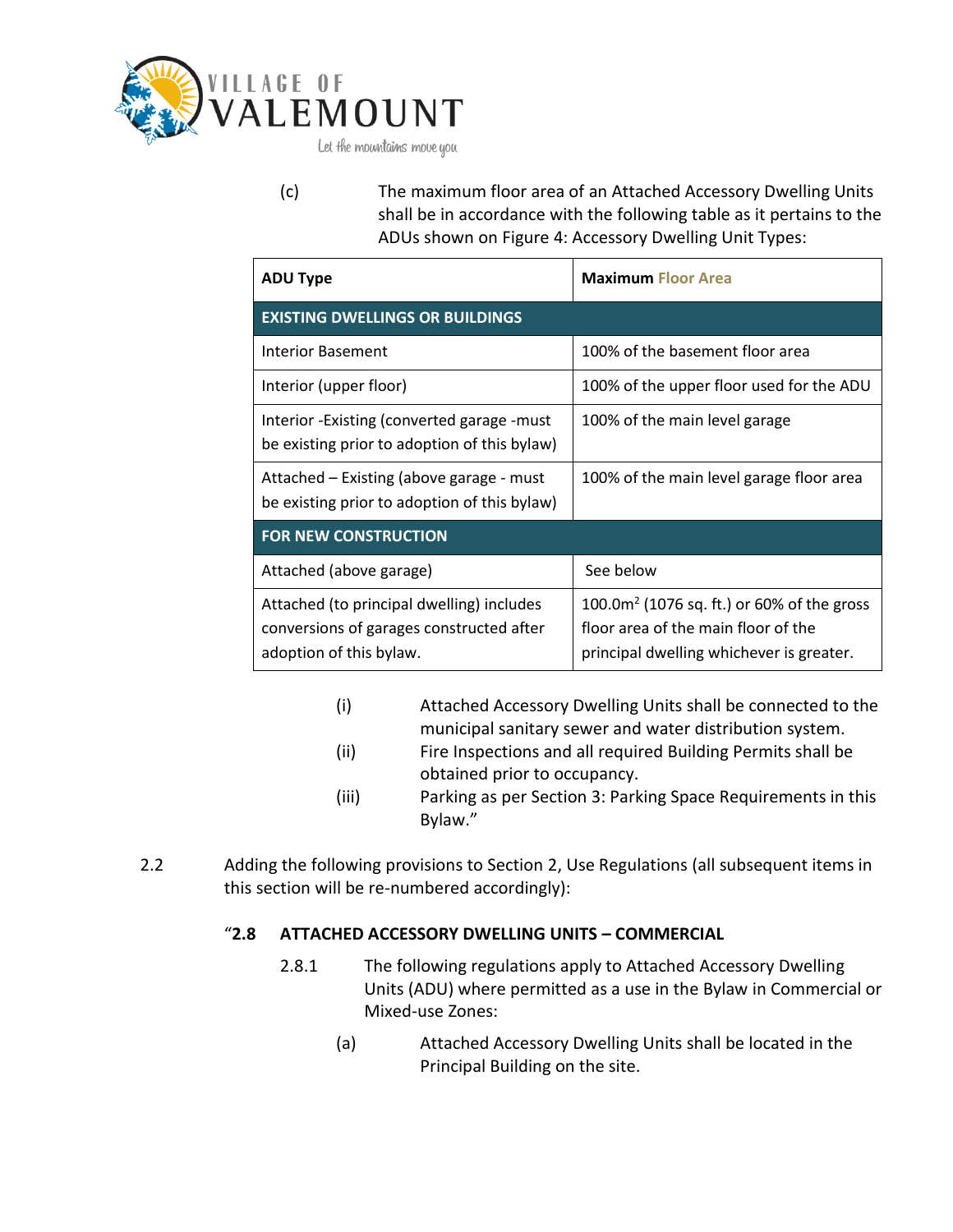

- (b) Attached Accessory Dwelling Units shall be connected to the municipal sanitary sewer and water distribution system.
- (c) Fire Inspections and all required Building Permits shall be obtained prior to occupancy
- (d) Parking as per section 3: Parking Space Requirements in this Bylaw."
- 2.3 Adding the following provisions to Section 5.9.4, Village Centre Fringe Mixed Use (C2) Conditional Uses (all subsequent items in this section will be re-numbered accordingly):

"f) *Automobile Repair Shop* shall:

- (i) only be permitted west of Fir Street."
- 2.4 Adding the following provisions to Section 5.11.2, Highway and Tourist Commercial (C4) Permitted Uses (all subsequent items in this section will be re-numbered accordingly):

"(b) Automobile *Repair Shop"*

- 2.5 Deleting "Dwelling Unit, Accessory" from the following sections:
	- 5.2.3 Accessory Uses (ENV Zone)
	- 5.3.4 Accessory Uses (RR1 Zone)
	- 5.4.3 Accessory Uses (R1 Zone)
	- 5.5.4 Accessory Uses (R2 Zone)
	- 5.8.3 Accessory Uses (C1 Zone)
	- 5.9.3 Accessory Uses (C2 Zone)
	- 5.10.4 Accessory Uses (C3 Zone)
	- 5.11.3 Accessory Uses (C4 Zone)
	- 5.12.3 Accessory Uses (C5 Zone)
- 2.6 Adding the following provisions to sections 5.2.3, 5.3.4, 5.4.3, and 5.5.4 (all subsequent items will be renumbered accordingly):
	- a) Dwelling, Attached Accessory Unit Residential
	- b) Dwelling, Detached Accessory Unit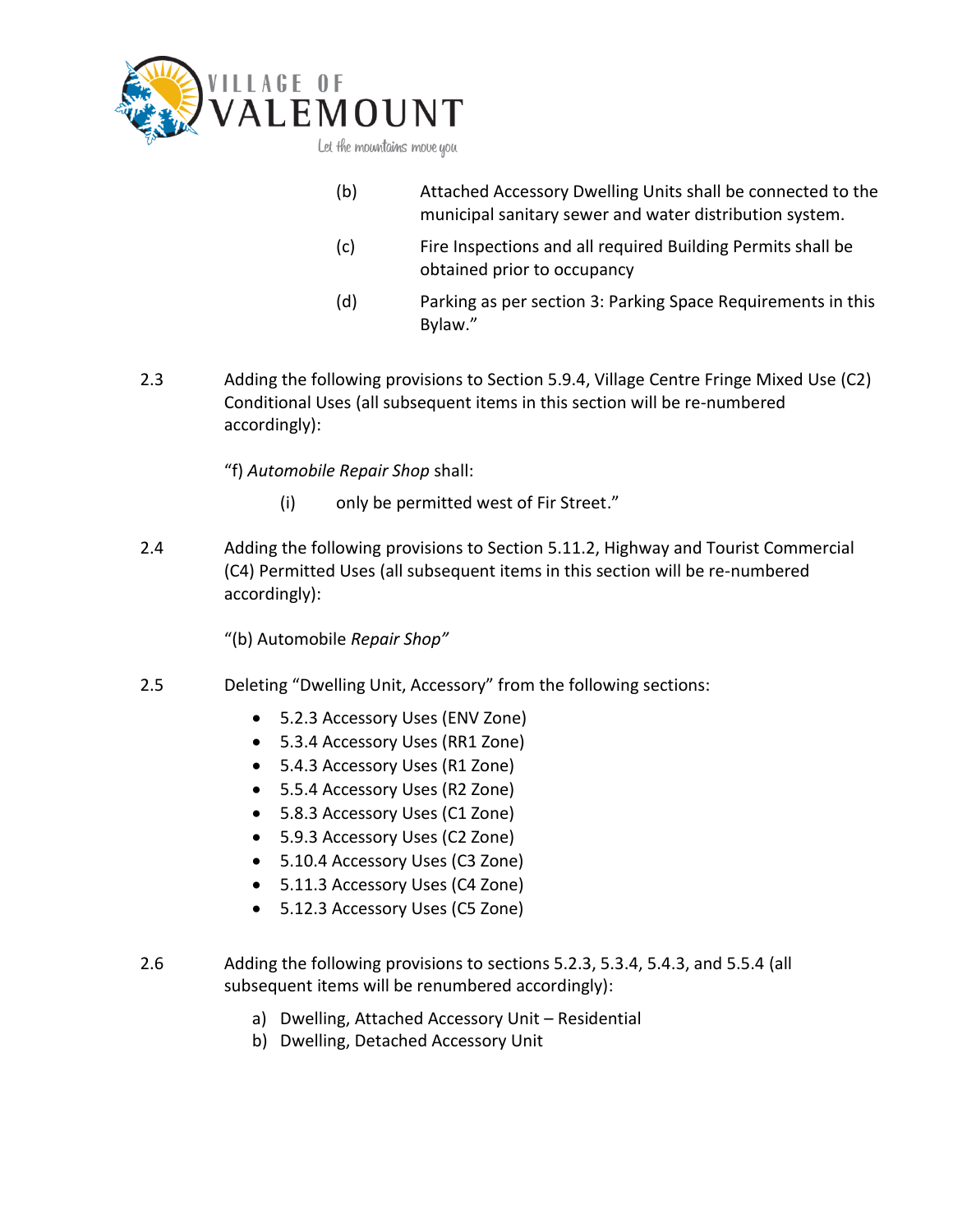

- 2.7 Adding the following provisions to sections 5.8.3, 5.9.3, 5.10.4, 5.11.3, and 5.12.3 (all subsequent items will be renumbered accordingly):
	- a) Dwelling, Attached Accessory Unit Commercial

| Read a first time this                                                | 12 <sup>th</sup> Day of April, 2022         |  |
|-----------------------------------------------------------------------|---------------------------------------------|--|
| Read a second time this                                               | 12th Day of April, 2022                     |  |
| Public Hearing held on this                                           | __ Day of ________, 2022                    |  |
| Read a third time this                                                | Day of ________, 2022                       |  |
| APPROVAL pursuant to the Transportation Act received this day of 2022 |                                             |  |
| For Minister of Transportation & Infrastructure                       |                                             |  |
| Adopted this                                                          | __ Day of ________, 2022                    |  |
|                                                                       |                                             |  |
| Mayor, Owen Torgerson                                                 | Deputy Corporate Officer, Carleena Shepherd |  |
|                                                                       |                                             |  |

Certified to be a true and correct copy of Village of Valemount Zoning Bylaw No. 847, 2021 Amendment Bylaw No. 858, 2022 as adopted by Council Resolution #\_\_\_/\_.

\_\_\_\_\_\_\_\_\_\_\_\_\_\_\_\_\_\_\_\_\_\_\_\_\_\_\_\_\_\_\_\_\_\_\_\_ Deputy Corporate Officer, Carleena Shepherd